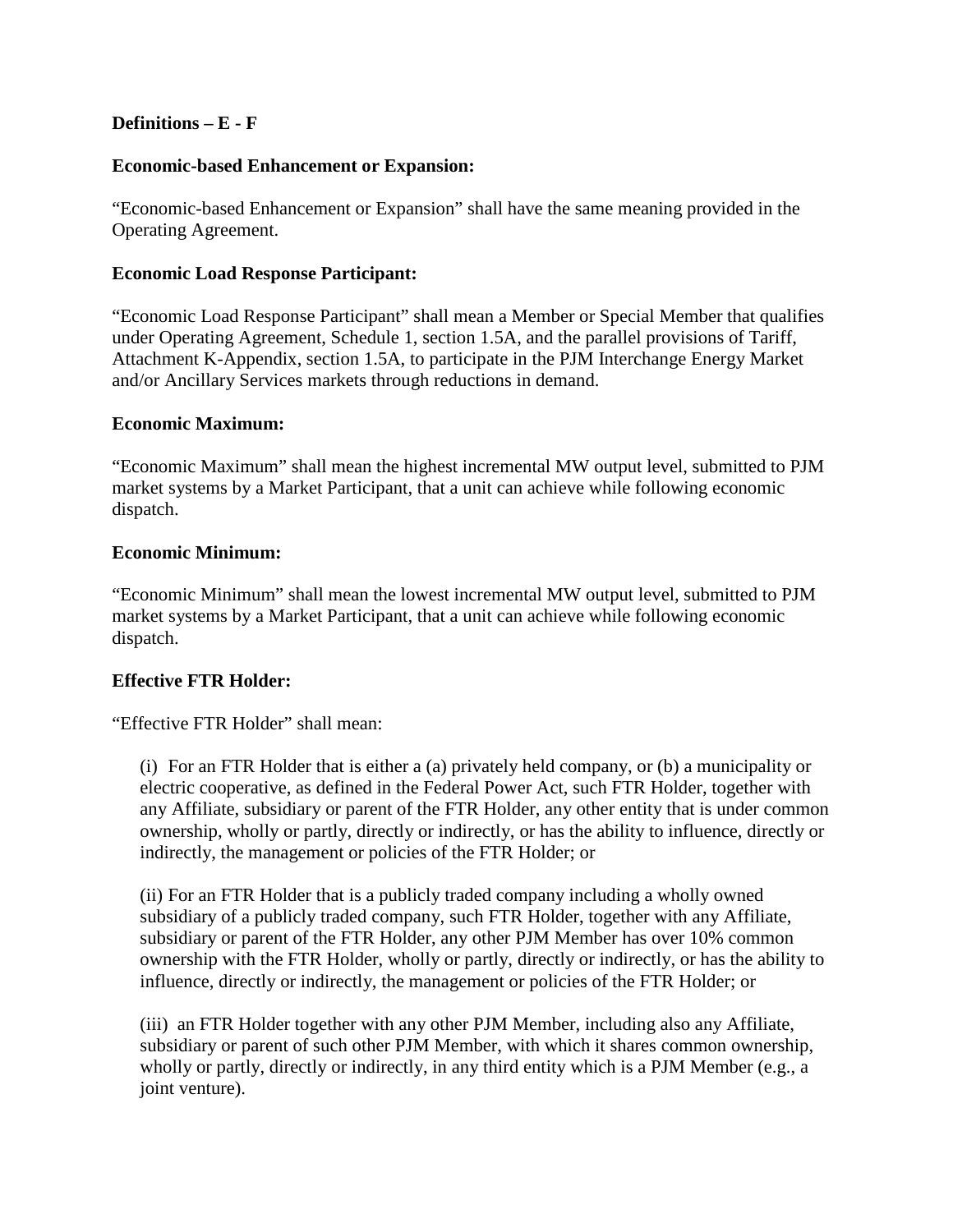## **EFORd:**

"EFORd" shall have the meaning specified in the PJM Reliability Assurance Agreement.

### **Electrical Distance:**

"Electrical Distance" shall mean, for a Generation Capacity Resource geographically located outside the metered boundaries of the PJM Region, the measure of distance, based on impedance and in accordance with the PJM Manuals, from the Generation Capacity Resource to the PJM Region.

## **Eligible Customer:**

"Eligible Customer" shall mean:

(i) Any electric utility (including any Transmission Owner and any power marketer), Federal power marketing agency, or any person generating electric energy for sale for resale is an Eligible Customer under the Tariff. Electric energy sold or produced by such entity may be electric energy produced in the United States, Canada or Mexico. However, with respect to transmission service that the Commission is prohibited from ordering by Section 212(h) of the Federal Power Act, such entity is eligible only if the service is provided pursuant to a state requirement that the Transmission Provider or Transmission Owner offer the unbundled transmission service, or pursuant to a voluntary offer of such service by a Transmission Owner.

(ii) Any retail customer taking unbundled transmission service pursuant to a state requirement that the Transmission Provider or a Transmission Owner offer the transmission service, or pursuant to a voluntary offer of such service by a Transmission Owner, is an Eligible Customer under the Tariff. As used in Tariff, Part VI, Eligible Customer shall mean only those Eligible Customers that have submitted a Completed Application.

#### **Emergency Action:**

"Emergency Action" shall mean any emergency action for locational or system-wide capacity shortages that either utilizes pre-emergency mandatory load management reductions or other emergency capacity, or initiates a more severe action including, but not limited to, a Voltage Reduction Warning, Voltage Reduction Action, Manual Load Dump Warning, or Manual Load Dump Action.

#### **Emergency Condition:**

"Emergency Condition" shall mean a condition or situation (i) that in the judgment of any Interconnection Party is imminently likely to endanger life or property; or (ii) that in the judgment of the Interconnected Transmission Owner or Transmission Provider is imminently likely (as determined in a non-discriminatory manner) to cause a material adverse effect on the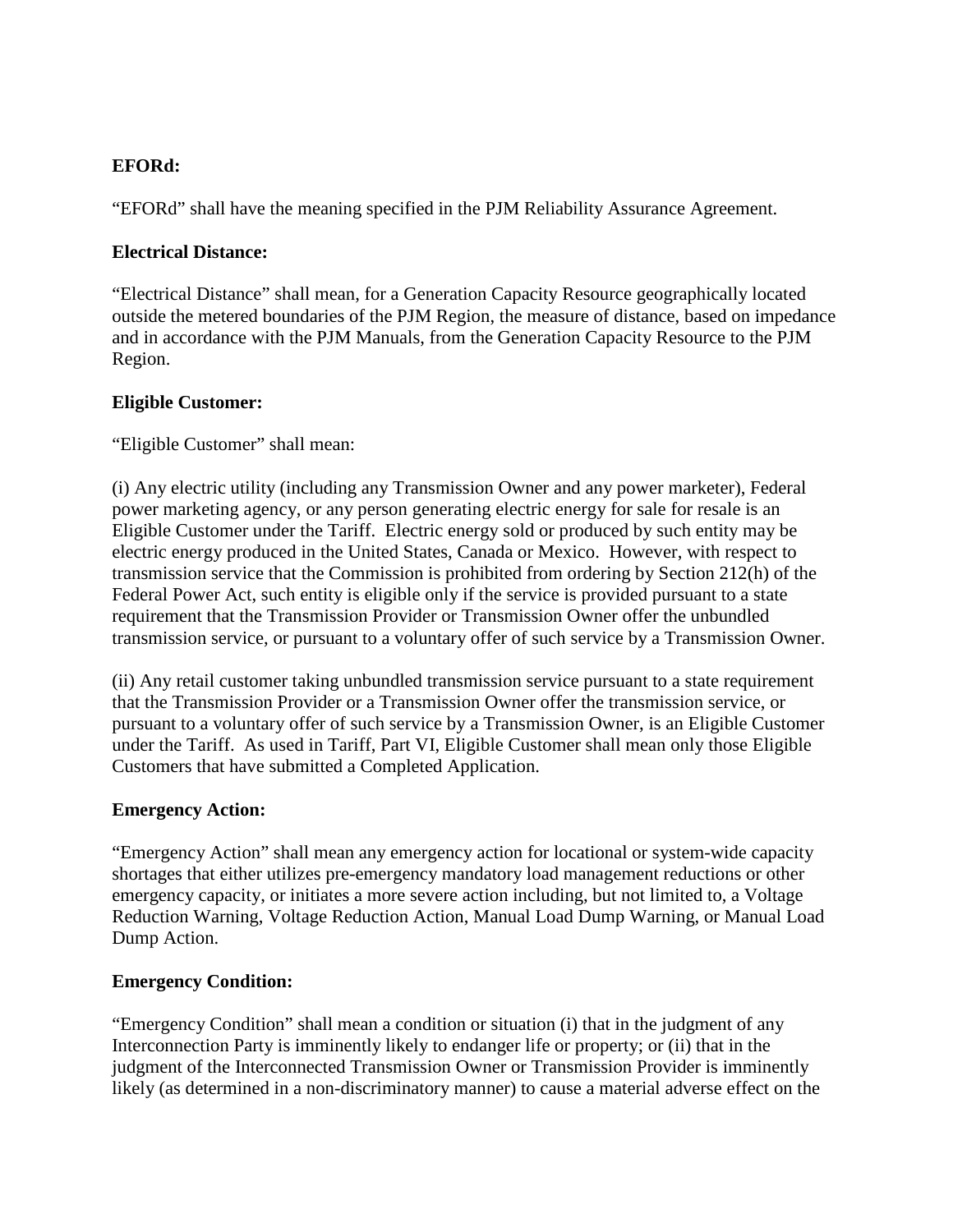security of, or damage to, the Transmission System, the Interconnection Facilities, or the transmission systems or distribution systems to which the Transmission System is directly or indirectly connected; or (iii) that in the judgment of Interconnection Customer is imminently likely (as determined in a non-discriminatory manner) to cause damage to the Customer Facility or to the Customer Interconnection Facilities. System restoration and black start shall be considered Emergency Conditions, provided that a Generation Interconnection Customer is not obligated by an Interconnection Service Agreement to possess black start capability. Any condition or situation that results from lack of sufficient generating capacity to meet load requirements or that results solely from economic conditions shall not constitute an Emergency Condition, unless one or more of the enumerated conditions or situations identified in this definition also exists.

### **Emergency Load Response Program:**

"Emergency Load Response Program" shall mean the program by which Curtailment Service Providers may be compensated by PJM for Demand Resources that will reduce load when dispatched by PJM during emergency conditions, and is described in Operating Agreement, Schedule 1, section 8 and the parallel provisions of Tariff, Attachment K-Appendix, section 8.

#### **Energy Efficiency Resource:**

"Energy Efficiency Resource" shall have the meaning specified in the PJM Reliability Assurance Agreement.

### **Energy Market Opportunity Cost:**

"Energy Market Opportunity Cost" shall mean the difference between (a) the forecasted cost to operate a specific generating unit when the unit only has a limited number of available run hours due to limitations imposed on the unit by Applicable Laws and Regulations, and (b) the forecasted future Locational Marginal Price at which the generating unit could run while not violating such limitations. Energy Market Opportunity Cost therefore is the value associated with a specific generating unit's lost opportunity to produce energy during a higher valued period of time occurring within the same compliance period, which compliance period is determined by the applicable regulatory authority and is reflected in the rules set forth in PJM Manual 15. Energy Market Opportunity Costs shall be limited to those resources which are specifically delineated in Operating Agreement, Schedule 2.

#### **Energy Resource:**

"Energy Resource" shall mean a generating facility that is not a Capacity Resource.

## **Energy Settlement Area:**

"Energy Settlement Area" shall mean the bus or distribution of busses that represents the physical location of Network Load and by which the obligations of the Network Customer to PJM are settled.

#### **Energy Storage Resource:**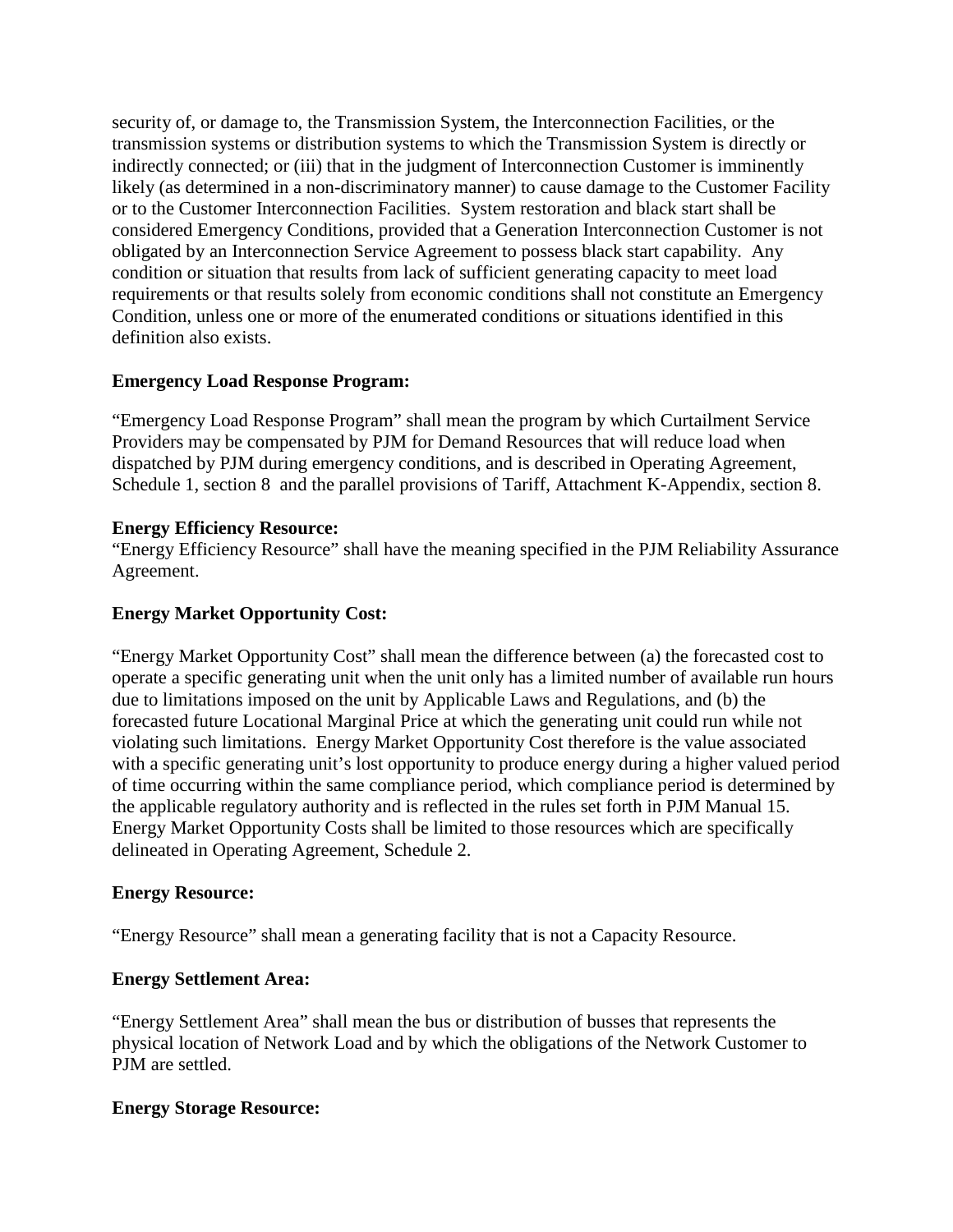"Energy Storage Resource" shall mean a resource capable of receiving electric energy from the grid and storing it for later injection of electric energy back to the grid flywheel or battery storage facility solely used for short term storage and injection of energy at a later time to and that participates in the PJM energy, Capacity and/or Ancillary Services markets as a Market SellerParticipant.

## **Energy Transmission Injection Rights:**

"Energy Transmission Injection Rights" shall mean the rights to schedule energy deliveries at a specified point on the Transmission System. Energy Transmission Injection Rights may be awarded only to a Merchant D.C. Transmission Facility that connects the Transmission System to another control area. Deliveries scheduled using Energy Transmission Injection Rights have rights similar to those under Non-Firm Point-to-Point Transmission Service.

#### **Environmental Laws:**

"Environmental Laws" shall mean applicable Laws or Regulations relating to pollution or protection of the environment, natural resources or human health and safety.

### **Environmentally-Limited Resource:**

"Environmentally-Limited Resource" shall mean a resource which has a limit on its run hours imposed by a federal, state, or other governmental agency that will significantly limit its availability, on either a temporary or long-term basis. This includes a resource that is limited by a governmental authority to operating only during declared PJM capacity emergencies.

## **Equivalent Load:**

"Equivalent Load" shall mean the sum of a Market Participant's net system requirements to serve its customer load in the PJM Region, if any, plus its net bilateral transactions.

#### **Existing Generation Capacity Resource:**

"Existing Generation Capacity Resource" shall have the meaning specified in the Reliability Assurance Agreement.

#### **Export Credit Exposure:**

"Export Credit Exposure" is determined for each Market Participant for a given Operating Day, and shall mean the sum of credit exposures for the Market Participant's Export Transactions for that Operating Day and for the preceding Operating Day.

#### **Export Nodal Reference Price:**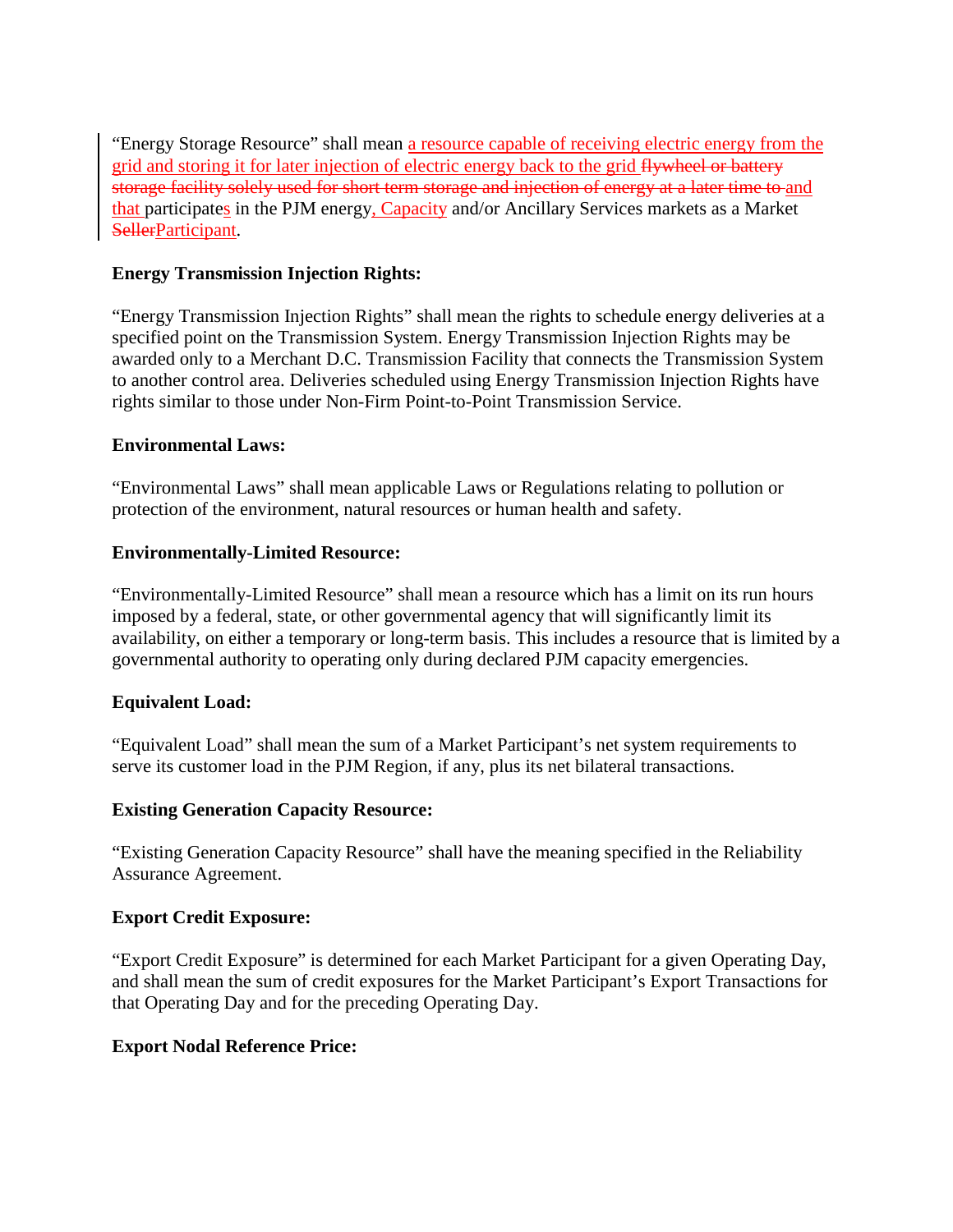"Export Nodal Reference Price" at each location is the 97th percentile, shall be, the real-time hourly integrated price experienced over the corresponding two-month period in the preceding calendar year, calculated separately for peak and off-peak time periods. The two-month time periods used in this calculation shall be January and February, March and April, May and June, July and August, September and October, and November and December.

# **Export Transaction:**

"Export Transaction" shall be a transaction by a Market Participant that results in the transfer of energy from within the PJM Control Area to outside the PJM Control Area. Coordinated External Transactions that result in the transfer of energy from the PJM Control Area to an adjacent Control Area are one form of Export Transaction.

# **Export Transaction Price Factor:**

"Export Transaction Price Factor" for a prospective time interval shall be the greater of (i) PJM's forecast price for the time interval, if available, or (ii) the Export Nodal Reference Price, but shall not exceed the Export Transaction's dispatch ceiling price cap, if any, for that time interval. The Export Transaction Price Factor for a past time interval shall be calculated in the same manner as for a prospective time interval, except that the Export Transaction Price Factor may use a tentative or final settlement price, as available. If an Export Nodal Reference Price is not available for a particular time interval, PJM may use an Export Transaction Price Factor for that time interval based on an appropriate alternate reference price.

## **Export Transaction Screening:**

"Export Transaction Screening" shall be the process PJM uses to review the Export Credit Exposure of Export Transactions against the Credit Available for Export Transactions, and deny or curtail all or a portion of an Export Transaction, if the credit required for such transactions is greater than the credit available for the transactions.

# **Export Transactions Net Activity:**

"Export Transactions Net Activity" shall mean the aggregate net total, resulting from Export Transactions, of (i) Spot Market Energy charges, (ii) Transmission Congestion Charges, and (iii) Transmission Loss Charges, calculated as set forth in Operating Agreement, Schedule 1 and the parallel provisions of Tariff, Attachment K-Appendix. Export Transactions Net Activity may be positive or negative.

## **Extended Primary Reserve Requirement:**

"Extended Primary Reserve Requirement" shall equal the Primary Reserve Requirement in a Reserve Zone or Reserve Sub-zone, plus 190 MW, plus any additional reserves scheduled under emergency conditions necessary to address operational uncertainty. The Extended Primary Reserve Requirement is calculated in accordance with the PJM Manuals.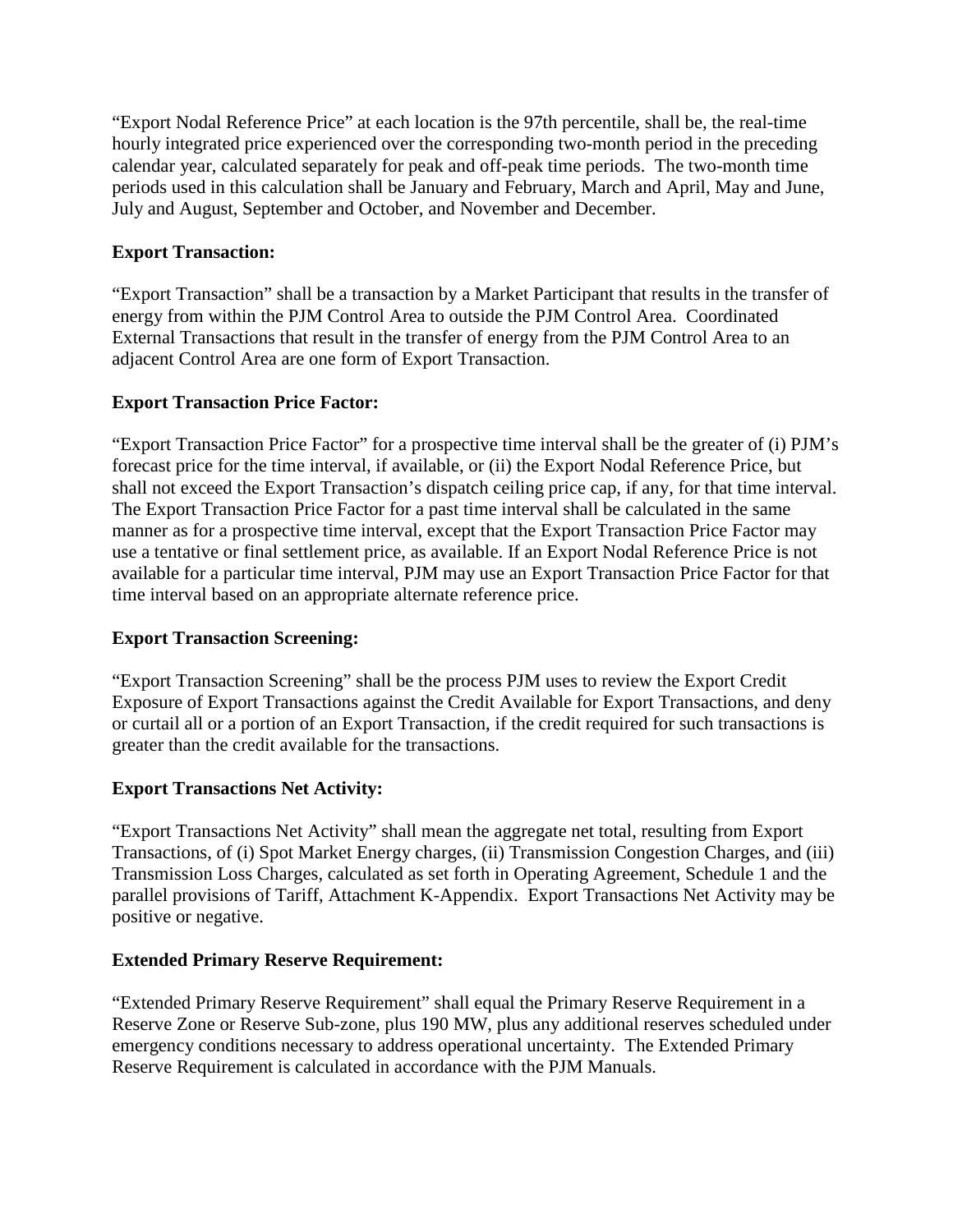#### **Extended Summer Demand Resource:**

"Extended Summer Demand Resource" shall have the meaning specified in the Reliability Assurance Agreement.

## **Extended Summer Resource Price Adder:**

"Extended Summer Resource Price Adder" shall mean, for Delivery Years through May 31, 2018, an addition to the marginal value of Unforced Capacity as necessary to reflect the price of Annual Resources and Extended Summer Demand Resources required to meet the applicable Minimum Extended Summer Resource Requirement.

### **Extended Synchronized Reserve Requirement:**

"Extended Synchronized Reserve Requirement" shall equal the Synchronized Reserve Requirement in a Reserve Zone or Reserve Sub-zone, plus 190 MW, plus any additional reserves scheduled under emergency conditions necessary to address operational uncertainty. The Extended Synchronized Reserve Requirement is calculated in accordance with the PJM Manuals.

### **External Market Buyer:**

"External Market Buyer" shall mean a Market Buyer making purchases of energy from the PJM Interchange Energy Market for consumption by end-users outside the PJM Region, or for load in the PJM Region that is not served by Network Transmission Service.

## **External Resource:**

"External Resource" shall mean a generation resource located outside the metered boundaries of the PJM Region.

## **Facilities Study:**

"Facilities Study" shall be an engineering study conducted by the Transmission Provider (in coordination with the affected Transmission Owner(s)) to: (1) determine the required modifications to the Transmission Provider's Transmission System necessary to implement the conclusions of the System Impact Study; and (2) complete any additional studies or analyses documented in the System Impact Study or required by PJM Manuals, and determine the required modifications to the Transmission Provider's Transmission System based on the conclusions of such additional studies. The Facilities Study shall include the cost and scheduled completion date for such modifications, that will be required to provide the requested transmission service or to accommodate a New Service Request. As used in the Interconnection Service Agreement or Construction Service Agreement, Facilities Study shall mean that certain Facilities Study conducted by Transmission Provider (or at its direction) to determine the design and specification of the Customer Funded Upgrades necessary to accommodate the New Service Customer's New Service Request in accordance with Tariff, Part VI, section 207.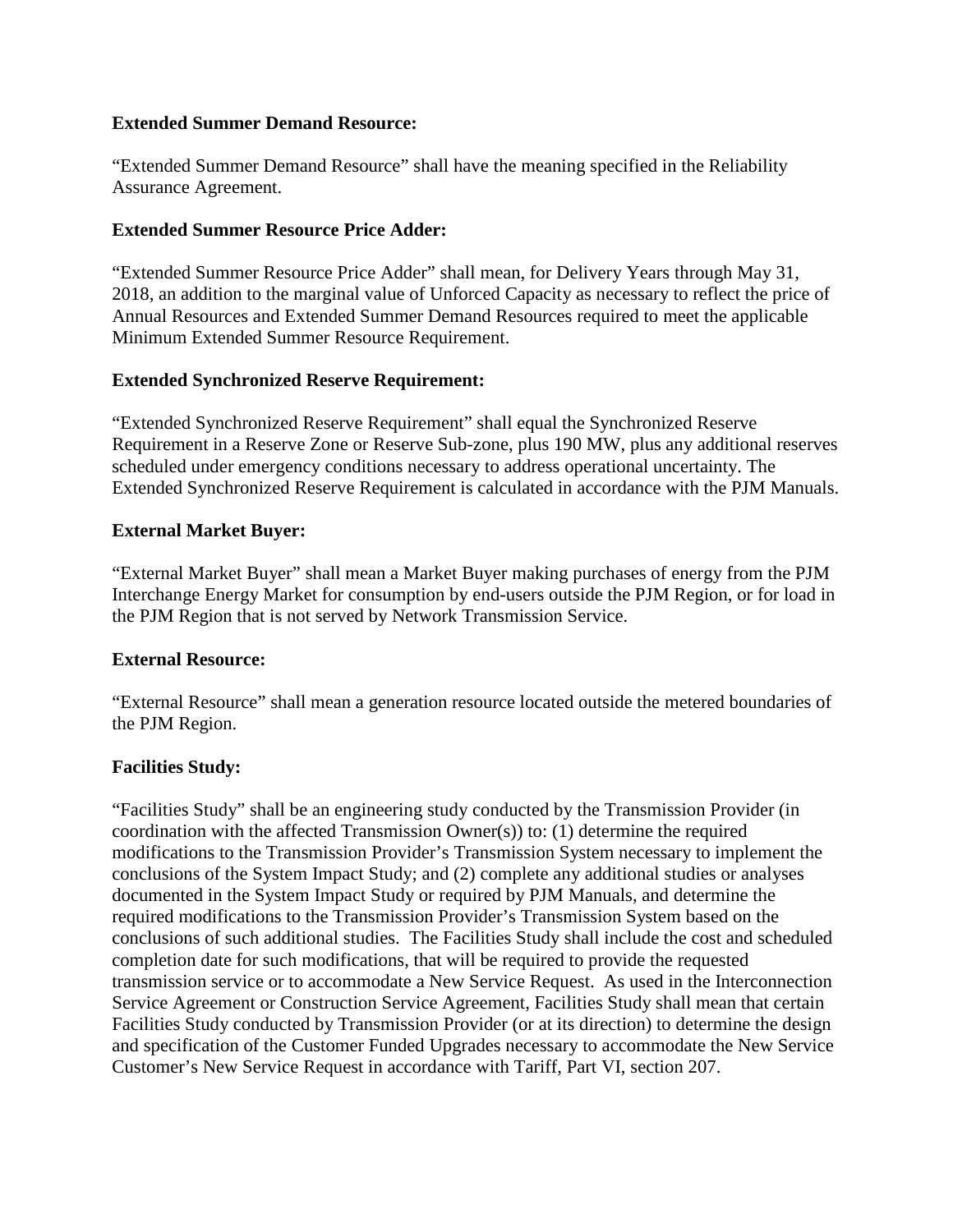### **Federal Power Act:**

"Federal Power Act" shall mean the Federal Power Act, as amended, 16 U.S.C. §§ 791a, et seq.

### **FERC or Commission:**

"FERC" or "Commission" shall mean the Federal Energy Regulatory Commission or any successor federal agency, commission or department exercising jurisdiction over the Tariff, Operating Agreement and Reliability Assurance Agreement.

## **FERC Market Rules:**

"FERC Market Rules" mean the market behavior rules and the prohibition against electric energy market manipulation codified by the Commission in its Rules and Regulations at 18 CFR §§ 1c.2 and 35.37, respectively; the Commission-approved PJM Market Rules and any related proscriptions or any successor rules that the Commission from time to time may issue, approve or otherwise establish.

### **Final Offer:**

"Final Offer" shall mean the offer on which a resource was dispatched by the Office of the Interconnection for a particular clock hour for the Operating Day.

#### **Final RTO Unforced Capacity Obligation:**

"Final RTO Unforced Capacity Obligation" shall mean the capacity obligation for the PJM Region, determined in accordance with RAA, Schedule 8.

#### **Financial Close:**

"Financial Close" shall mean the Capacity Market Seller has demonstrated that the Capacity Market Seller or its agent has completed the act of executing the material contracts and/or other documents necessary to (1) authorize construction of the project and (2) establish the necessary funding for the project under the control of an independent third-party entity. A sworn, notarized certification of an independent engineer certifying to such facts, and that the engineer has personal knowledge of, or has engaged in a diligent inquiry to determine, such facts, shall be sufficient to make such demonstration. For resources that do not have external financing, Financial Close shall mean the project has full funding available, and that the project has been duly authorized to proceed with full construction of the material portions of the project by the appropriate governing body of the company funding such project. A sworn, notarized certification by an officer of such company certifying to such facts, and that the officer has personal knowledge of, or has engaged in a diligent inquiry to determine, such facts, shall be sufficient to make such demonstration.

#### **Financial Transmission Right:**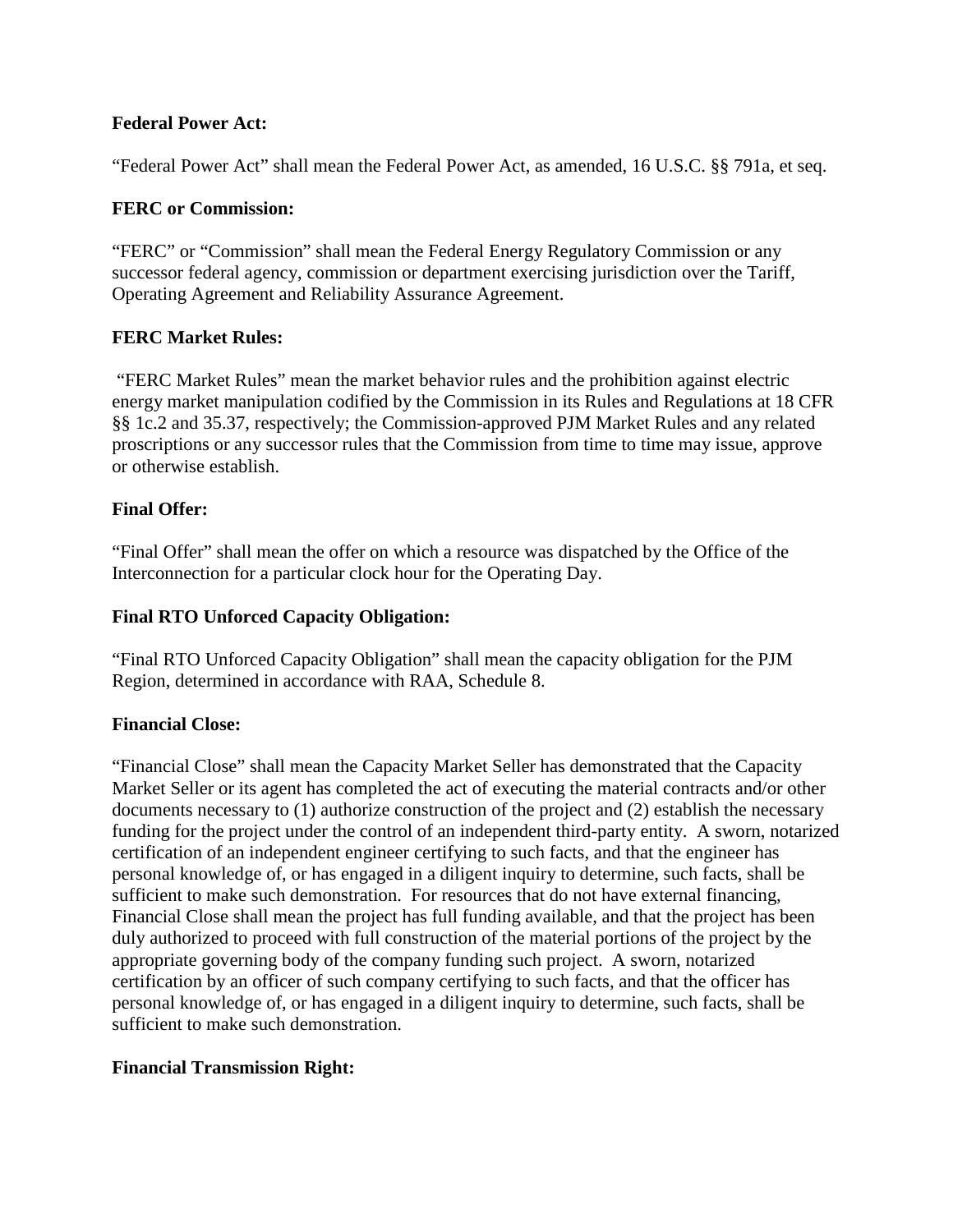"Financial Transmission Right" or "FTR" shall mean a right to receive Transmission Congestion Credits as specified in Operating Agreement, Schedule 1, section 5.2.2 and the parallel provisions of Tariff, Attachment K-Appendix, section 5.2.2.

## **Financial Transmission Right Obligation:**

"Financial Transmission Right Obligation" shall mean a right to receive Transmission Congestion Credits as specified in Operating Agreement, Schedule 1, section 5.2.2(b), and the parallel provisions of Tariff, Attachment K-Appendix, section 5.2.2(b).

# **Financial Transmission Right Option:**

"Financial Transmission Right Option" shall mean a right to receive Transmission Congestion Credits as specified in Operating Agreement, Schedule 1, section 5.2.2(c), and the parallel provisions of Tariff, Attachment K-Appendix, section 5.2.2(c).

# **Firm Point-To-Point Transmission Service:**

"Firm Point-To-Point Transmission Service" shall mean Transmission Service under the Tariff that is reserved and/or scheduled between specified Points of Receipt and Delivery pursuant to Tariff, Part II.

# **Firm Transmission Feasibility Study:**

"Firm Transmission Feasibility Study" shall mean a study conducted by the Transmission Provider in accordance with Tariff, Part II, section 19.3 and Tariff, Part III, section 32.3.

## **Firm Transmission Withdrawal Rights:**

"Firm Transmission Withdrawal Rights" shall mean the rights to schedule energy and capacity withdrawals from a Point of Interconnection of a Merchant Transmission Facility with the Transmission System. Firm Transmission Withdrawal Rights may be awarded only to a Merchant D.C. Transmission Facility that connects the Transmission System with another control area. Withdrawals scheduled using Firm Transmission Withdrawal Rights have rights similar to those under Firm Point-to-Point Transmission Service.

## **First Incremental Auction:**

"First Incremental Auction" shall mean an Incremental Auction conducted 20 months prior to the start of the Delivery Year to which it relates.

## **Flexible Resource:**

"Flexible Resource" shall mean a generating resource that must have a combined Start-up Time and Notification Time of less than or equal to two hours; and a Minimum Run Time of less than or equal to two hours.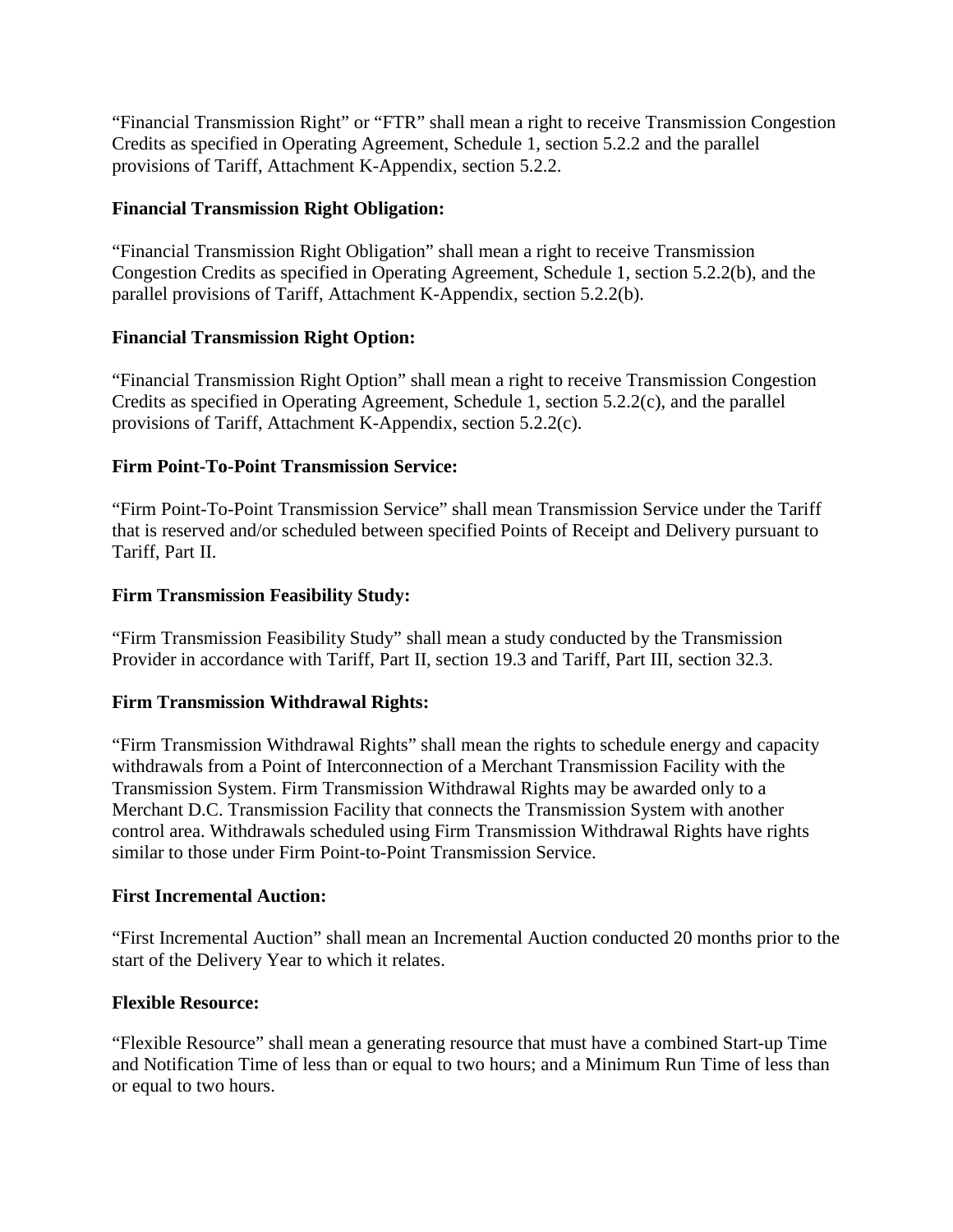## **Forecast Pool Requirement:**

"Forecast Pool Requirement" shall have the meaning specified in the Reliability Assurance Agreement.

# **Foreign Guaranty:**

"Foreign Guaranty" shall mean a Corporate Guaranty provided by an Affiliate of a Participant that is domiciled in a foreign country, and meets all of the provisions of Tariff, Attachment Q.

# **Form 715 Planning Criteria:**

"Form 715 Planning Criteria" shall have the same meaning provided in the Operating Agreement.

# **FTR Credit Limit:**

"FTR Credit Limit" shall mean the amount of credit established with PJMSettlement that an FTR Participant has specifically designated to be used for FTR activity in a specific customer account. Any such credit so set aside shall not be considered available to satisfy any other credit requirement the FTR Participant may have with PJMSettlement.

# **FTR Credit Requirement:**

"FTR Credit Requirement" shall mean the amount of credit that a Participant must provide in order to support the FTR positions that it holds and/or for which it is bidding. The FTR Credit Requirement shall not include months for which the invoicing has already been completed, provided that PJMSettlement shall have up to two Business Days following the date of the invoice completion to make such adjustments in its credit systems. FTR Credit Requirements are calculated and applied separately for each separate customer account.

## **FTR Flow Undiversified:**

"FTR Flow Undiversified" shall have the meaning established in Tariff, Attachment Q, section V.G.

## **FTR Historical Value:**

For each FTR for each month, "FTR Historical Value" shall mean the weighted average of historical values over three years for the FTR path using the following weightings: 50% - most recent year; 30% - second year; 20% - third year.

## **FTR Holder:**

"FTR Holder" shall mean the PJM Member that has acquired and possesses an FTR.